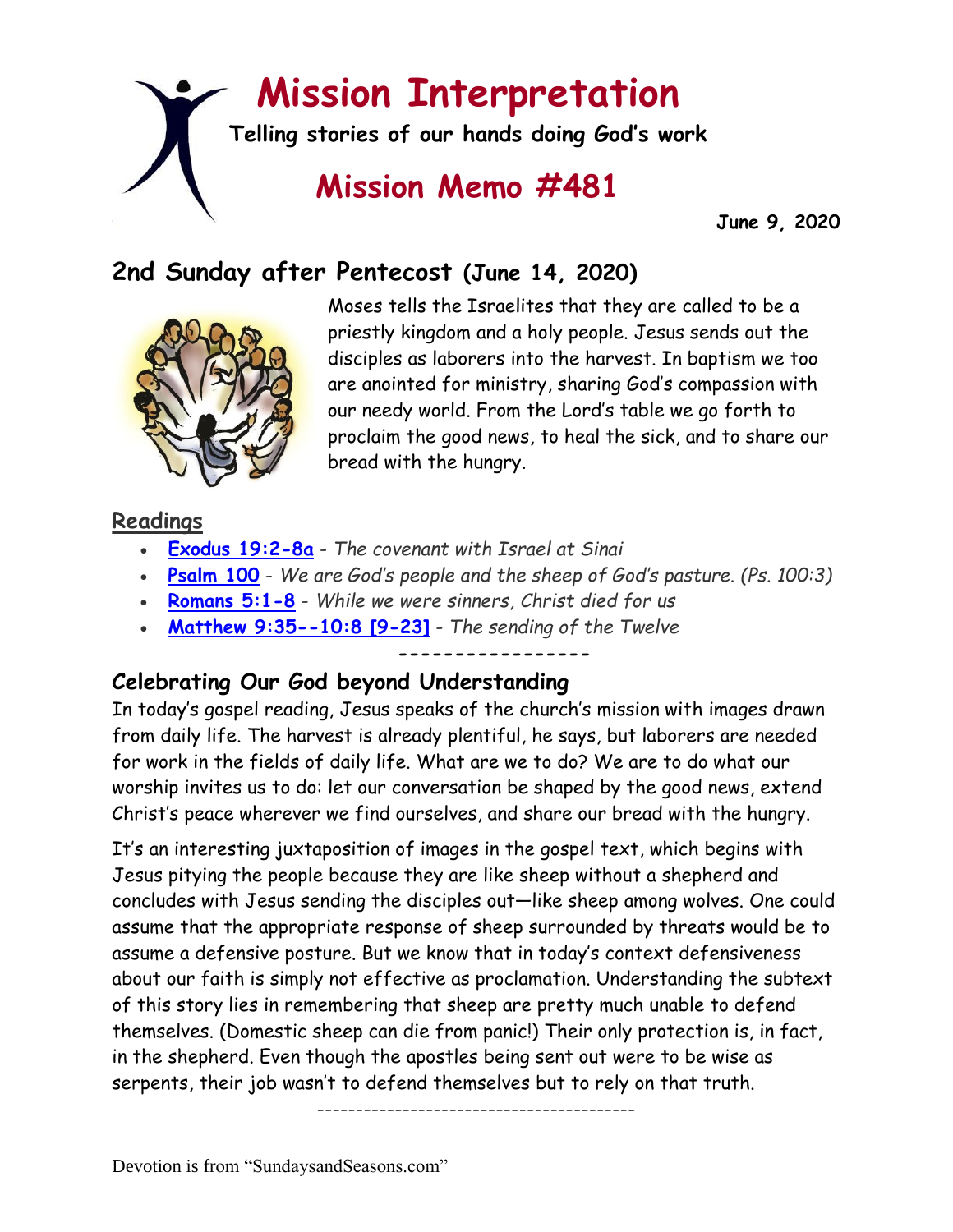## **This is the Day**

*"Out of my distress I called on the Lord" (Psalm 118:5).*

We are a nation in distress. We are a church in distress. The coronavirus has killed 103,000 of us. The virus of racism has taken hundreds of thousands more throughout our history. Now these two deadly viruses converge. Under this distress the veneer of equality has cracked and we see the pain, anger and frustration of those who have been denied the rights and dignity so many of us expect and often take for granted.

I have heard it said that slavery ended with the Civil War. Why don't people of color "just get over it." Here is the question we need to ask, "How do you get over something that isn't over?" The extrajudicial killings of Ahmaud Arbery, Breonna Taylor and George Floyd that we have seen have laid open the wound in our country that has never been fully dealt with and has never healed. The officer's knee suffocating the life out of George Floyd "reminds us that blatant acts of intimidation, hatred, and violence continue"(*[Freed in Christ](https://download.elca.org/ELCA%20Resource%20Repository/RaceSS.pdf?_ga=2.2228144.1219607925.1591302040-1376028659.1591302040)* social statement, p 3).

Continued peaceful protests, vigils and demonstrations are not only legitimate but essential to move this country and this church to honest and deep selfexamination. Just as the body of Christ is COVID positive, so is the body of Christ infected with racism and white supremacy. We cannot turn away from this truth. To deny it is dishonest and dangerous.

Let us stand with those peacefully protesting and acting responsibly. Looting and destruction of property does not further the cause of justice. Government has a role to uphold civil order while also a role to respect peaceful protest. There are those in law enforcement who are acting wisely, even while others have acted irresponsibly. I ask you to support the many people, including those in our church, who are working to de-escalate tensions between law enforcement, protesters and the community.

Psalm 118 continues: "I thank you that you have answered me and have become my salvation. The stone that the builders rejected has become the chief cornerstone. This is the Lord's doing; it is marvelous in our eyes. This is the day that the Lord has made; let us rejoice and be glad in it" (21-24). Christ, the cornerstone, has already broken down the wall that divides us. The time is now. This is the day.

In Christ, The Rev. Elizabeth A. Eaton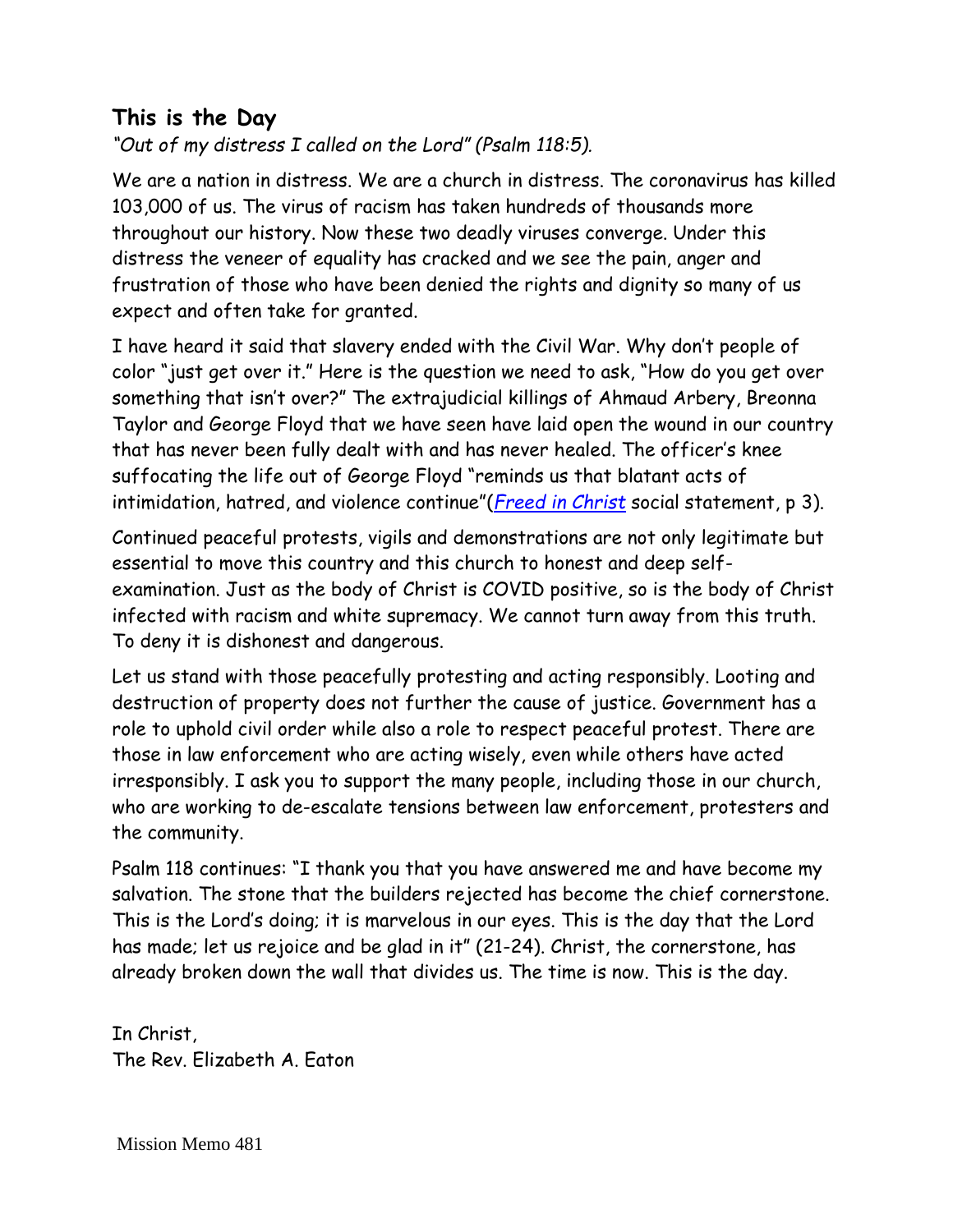Thanks to Barbara Brennan, a friend and Mission Interpreter Coordinator in the Western Iowa Synod for sharing this story of our Church at work and the important mission of Mission Iterpretation/Storytelling..

#### **No Guilt or Indecision Rather Gained Faith That God is Activity and Alive Being a Missional Storyteller is a Blessing**

Today, our food pantry got another gift of money! Our pantry was running dangerously low of funds. In April and May, our food pantry has received over \$3,500 in donations. Other donations were just as unexpected. We were thought of when a semi load had more than a receiver purchased. The driver brought some of the excess to us. We were thought of when a semi overturned. We received 2 cases of eggs. Others have donated extra food that they had. Community members have given us food certificates to the local grocery store to share with our food pantry clients.

These gifts have motivated me to write this. In this time of the pandemic, we see on TV the lines of people in need of food. In the past, I would have felt guilty if I didn't try to do something.

I used to feel guilt and indecision about how much and where to give gifts in light of all the need in the world. I would see and hear the needs after a disaster, needs of the veterans and the homeless, needs children and families, needs of the hungry, and the list goes on. How and where do you help with all of the need? Sometimes, I didn't give because I thought what I could give was not enough to make a difference.

Then, I was asked to pick a ministry network when I was on the Western Iowa Synod Council. I thought I would pick the Tanzania network. I knew something about that network. But it was made clear to me that I was to pick Missional Storyteller then called Mission Interpreters. The words "You need to right a wrong kept repeating in my head". I knew instantly what wrong. Years earlier, as a church-council member, I had said we don't need to give to mission support. I hadn't remembered saying that but God remembered. He was reminding me loud and clear. I said yes to being a Missional Storyteller.

I have read many, many stories from many sources about how our mission support gifts are used from the undesignated mission support to the designated mission support like World Hunger and Lutheran Disaster Response.

 Did you know that your gifts in the offering plate as well as your gifts of time and talent are mission support? Your gifts to our Unity Lutheran Food Bank are mission support. You are making a difference in the lives of others through your church, synod, and churchwide. My offerings and your offerings together total nearly \$2 billion a year. A lot of lives are changed, hope is given, and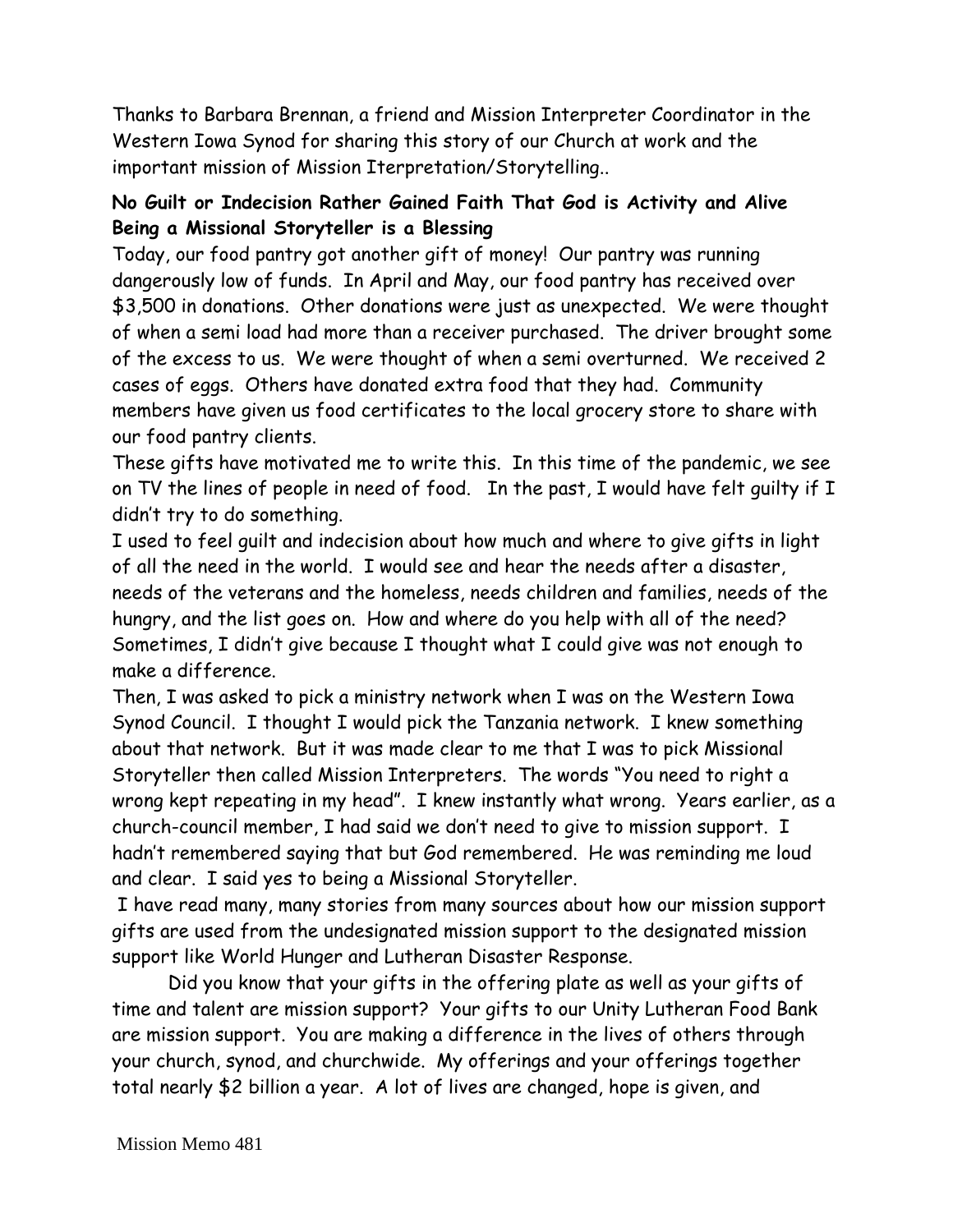sustainable solutions that get at the root causes of hunger and poverty are sought with the input of the people in need.

I have learned that I only need to give to the church. Offerings that stay in church, do the work and ministries of the church. **You are part of that**. Our councils give a portion of our offerings to as mission support to do the work and ministries of the synod. **You are part of that**. Western Iowa Synod sends a portion of this to churchwide. **You are part of that, too**.



Every time I look for new stories, I am blessed to find **HOW MUCH** we do all over the world. We are helping with this Covid-19 response here in the United States and elsewhere in the world. We are helping those with tornado damage and with disaster relief that happened in the recent past. We are helping veterans, homeless,

prisoners, families through Lutheran Social Services, refugees, and cancer victims in Palestine and Jerusalem.

Our churchwide partners with Lutheran World Relief. So, that makes you part of the work of LWR. Your quilts and kits go where the LWR projects are. The stories of children receiving school kits in Iraq that were once under ISIS control really impacted me.

We spread the gospel by planting churches and by church renewal efforts in the United States. We grow the church around the world accompanying people in our companion churches with opportunities to training leaders, with missionaries, with Young Adults in Global Missions, and with our partners in those regions. We support our ELCA seminaries, we offer events and leadership opportunities for youth and young adults. We provide resources and opportunities for networking for lay leaders. We along with Lutheran World Federation maintain an office in the United Nations. We address social issues and work for justice through advocacy. We support social ministry organizations, such as Lutheran Services of America, that impact the lives of 1 in 50 Americans. We do a lot and more. So, no guilt or indecision, just giving in the offering plate and trusting that God will inspire the use of all our gifts to His glory and the benefit of others. All this while allowing us to see God in action and growing our faith through stories.

> Barbara Brennan Missional Storyteller

## **LDR: SITUATION REPORT- CYCLONE AMPHAN**

On May 20, Cyclone Amphan made landfall in India and Bangladesh. It was the first super cyclone in the Bay of Bengal since 1999. Amphan caused 128 deaths and the

Mission Memo 481